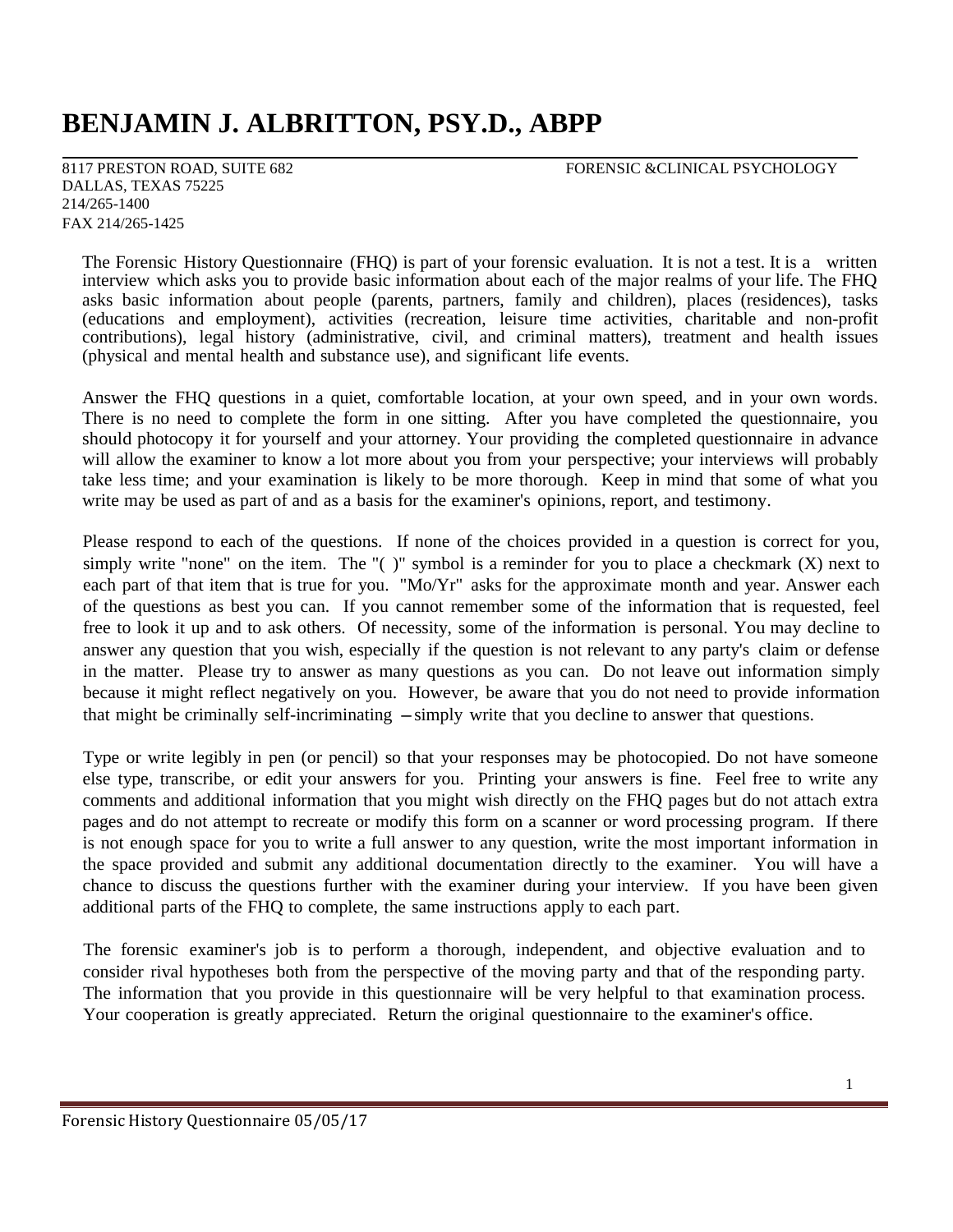#### I. YOUR IDENTIFICATION

l. Name:

2. Name, address, and phone number of the attorney and law firm that is representing you:

3. Please identify the employment, administrative, insurance, or legal matter in which you are involved:

## II. CHILDHOOD, FAMILY, AND RELATIONSHIPS

1. List the approximate birth date, age, and name of each of your sisters, brothers, parents, grandparents, uncles, and aunts. If deceased, indicated at what age each person died. Include biological, half, step, adoptive, and foster family members. Please do include yourself. Do not include daughters, sons, romantic partners, and spouses – they will be asked about in later questions.

| <b>Birth</b> | Current age               | Name of each individual | Relationship | Comments about relationship |
|--------------|---------------------------|-------------------------|--------------|-----------------------------|
| Mo/Yr        | (or age when<br>deceased) | (include yourself)      |              | with the individual         |
|              | yrs                       |                         |              |                             |
|              |                           |                         |              |                             |
|              | yrs                       |                         |              |                             |
|              | yrs                       |                         |              |                             |
|              | yrs                       |                         |              |                             |
|              | yrs                       |                         |              |                             |
|              | yrs                       |                         |              |                             |
|              | yrs                       |                         |              |                             |
|              | yrs                       |                         |              |                             |
|              | yrs                       |                         |              |                             |
|              | yrs                       |                         |              |                             |
|              | yrs                       |                         |              |                             |
|              | yrs                       |                         |              |                             |
|              | yrs                       |                         |              |                             |

2. Indicated within "[]"which, if any, of the following terms applied to yourself [S], your mother figure [M], or your father figure [F] during the time before you were 18 years old.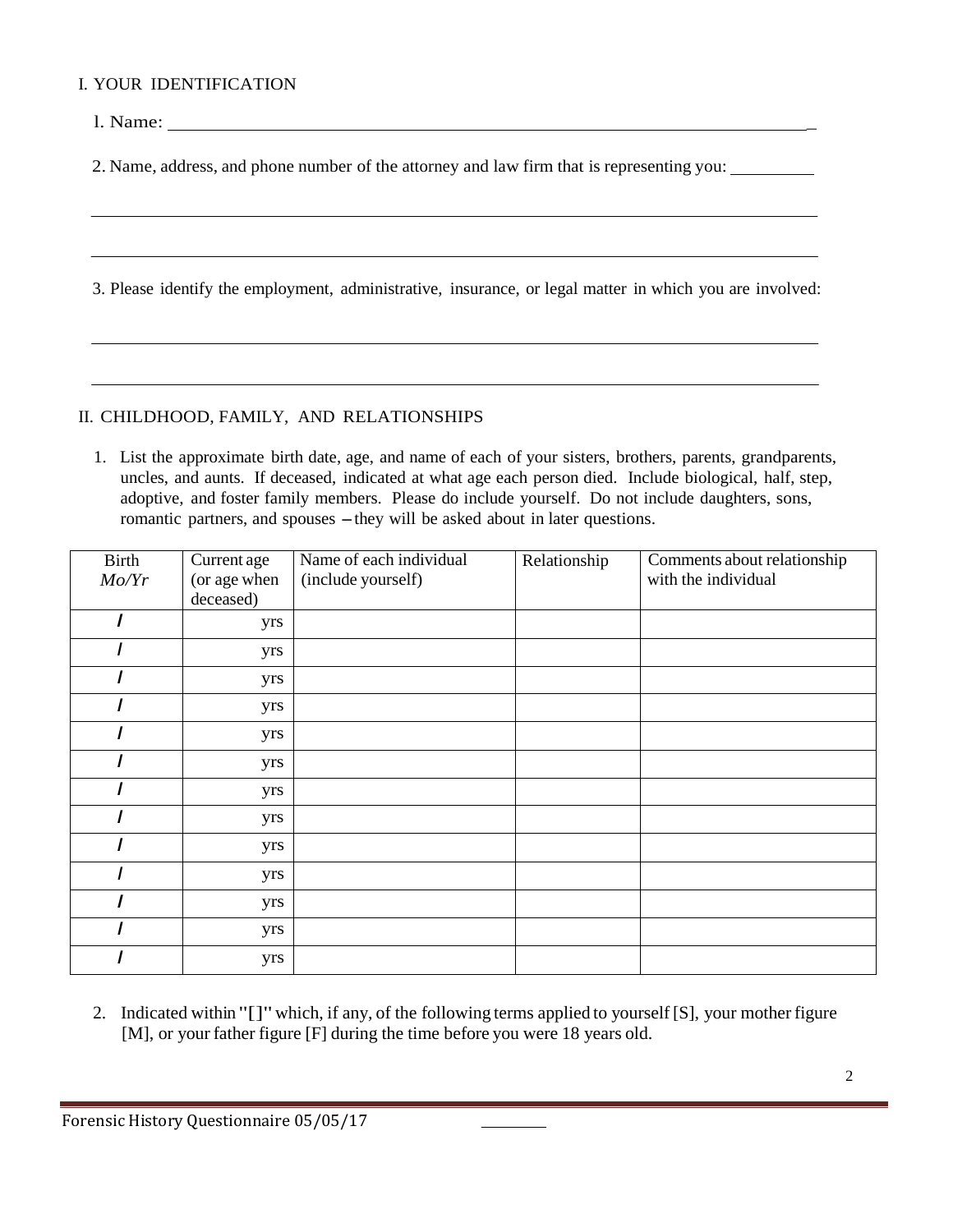| Less than average                  | More than average                | Less than average | More than average                   |
|------------------------------------|----------------------------------|-------------------|-------------------------------------|
| [S][M][F]                          | [S][M][F]                        | [S][M][F]         | [S][M][F]                           |
| spent time around home             |                                  |                   | controlling, demanding, critical    |
| anxious, worried, upset, fragile   |                                  |                   | trusting, accepting, caring         |
| calm, strong, resilient, stoic     |                                  |                   | rigid, restrictive, strict          |
| educated, informed                 |                                  |                   | permissive, indulgent               |
| reliable, dependable, predicatable |                                  |                   | hit, slapped, struck                |
| helpless, passive, timid           |                                  |                   | guilt, shame, manipulation          |
| naive, optimistic, pollyanna       |                                  |                   | constructive, respectful            |
|                                    | bullying, coercive, intimidating |                   | distant, unavailable, aloof, closed |
| confident, assertive, powerful     |                                  |                   | self-centered, self-focused         |
| thoughtful, considerate            |                                  |                   | honest, moral, ethical, trustworthy |
| logical, rational, reasonable      |                                  |                   | mis-used alcohol, drugs, meds       |

3. When I was a child, my satisfaction with myself in the following areas was:

|                                           | significantly | below   | about    | above       | substantially |
|-------------------------------------------|---------------|---------|----------|-------------|---------------|
|                                           | below average | average | average  | average     | above average |
| Behavioral adjustment and self-control    | $-2$          | $-1$    | $\Omega$ | $+^{\circ}$ | $+2$          |
| Physical appearance, skill and attributes | $-2$          | $-1$    | 0        | $+1$        | $+2$          |
| Popularity and peer relationships         | $-2$          | $-1$    | 0        | $+1$        | $+2$          |
| Relationships with pets                   | $-2$          | $-1$    | 0        | $+1$        | $+2$          |
| Enjoyment of my own time/hobbies          | $-2$          | $-1$    | 0        | $+1$        | $+2$          |
| Confidence, joy, self-esteem              | $-2$          | $-1$    | 0        | $+1$        | $+2$          |
| Overall happiness/satisfaction with life  | $-2$          | $-1$    | $\Omega$ | $+1$        | $+2$          |
|                                           |               |         |          |             |               |

4. List the names and approximate ages of your spouse(s) and other persons whom you consider to have been your most significant romantic relationship partners.

| First names of    | Date  | Your age at start | Partner's age    | Date rel. | Date began   | Date of  | Date of    | Date of |
|-------------------|-------|-------------------|------------------|-----------|--------------|----------|------------|---------|
| romantic partners | began | of rel.           | at start of rel. | ended     | cohabitation | marriage | separation | divorce |
|                   |       | vears             | vears            |           |              |          |            |         |
|                   |       | years             | vears            |           |              |          |            |         |
|                   |       | vears             | vears            |           |              |          |            |         |

| ___    | vears | T/OOPC<br>сагэ<br>____________________ | ____<br>______          |                | ______<br>________ | ______   | .<br>__________ |
|--------|-------|----------------------------------------|-------------------------|----------------|--------------------|----------|-----------------|
| ______ | vears | years                                  | ---------<br>---------- | _____<br>$  -$ | ______<br>-------  | -------- | _______         |

5. List the name and approximate age of each of your daughters and sons. If deceased, indicate at what age each was deceased. Include biological children, adopted children, stepchildren and foster children.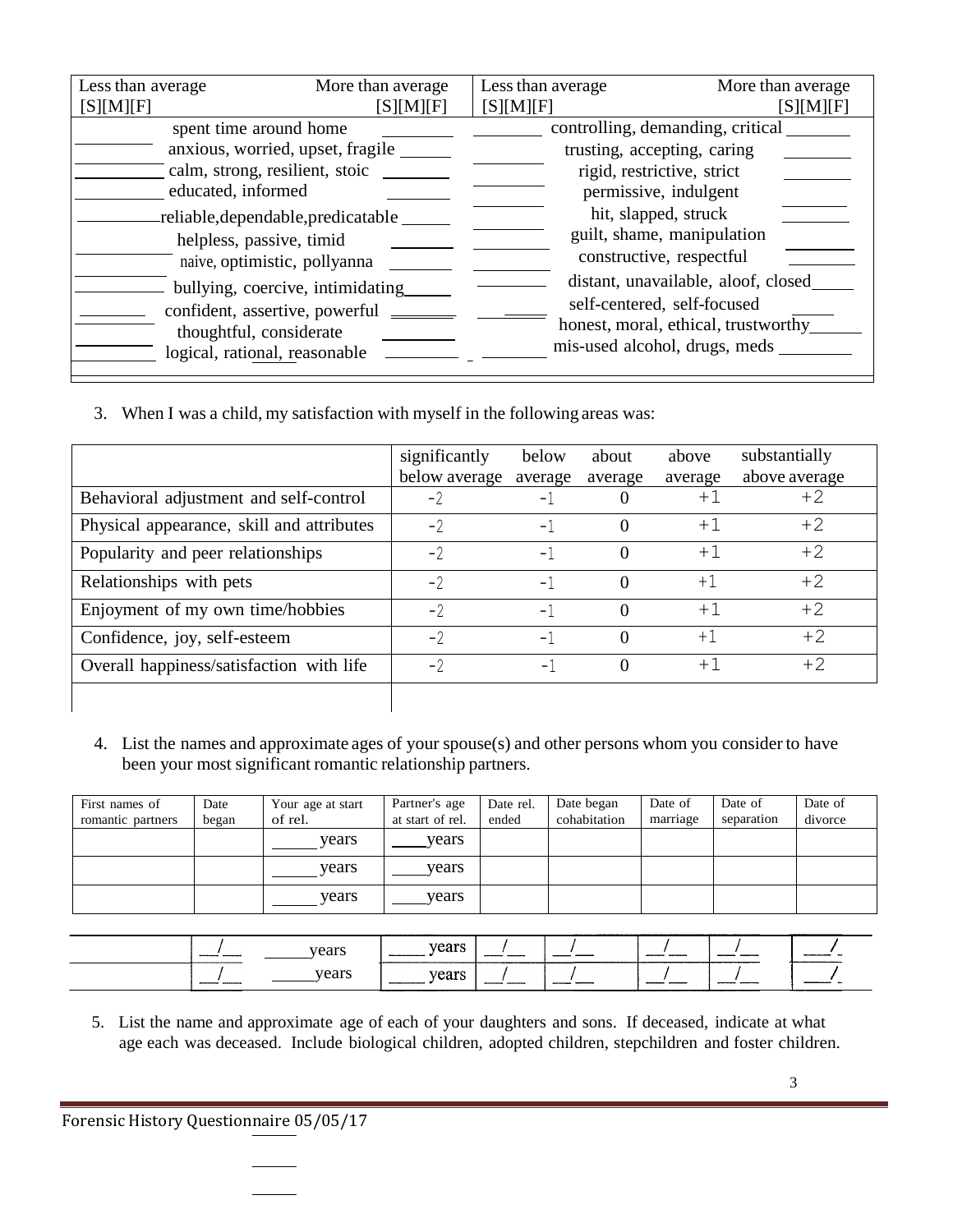| Birth       | Current age | Name | Nature of    | Name of bio | Name of bio |
|-------------|-------------|------|--------------|-------------|-------------|
| Mo/Day/Year |             |      | relationship | mother      | father      |
|             | years       |      |              |             |             |
|             | years       |      |              |             |             |
|             | years       |      |              |             |             |
|             | years       |      |              |             |             |
|             | years       |      |              |             |             |
|             | years       |      |              |             |             |
|             | years       |      |              |             |             |
|             | years       |      |              |             |             |
|             | years       |      |              |             |             |

6. If any of the persons mentioned in the previous sections, including yourself, has had a significant emotional problem or mental illness, or a problem with abuse, anger, violence, misuse of alcohol or substances, or illegal behavior, if any mistreated or neglected you in any significant way, please indicated what happened.

## III. RESIDENTIAL HISTORY

1. As best you can remember, list below where you were born and each different city where you resided as a child and as an adult-except brief vacations. Also, indicate if you resided for any amount of time at a treatment center, hospital, jail, detention center, foster care or college.

| Date began living there | Date stopped living | City, State | Type of   | Name of individuals living with you |
|-------------------------|---------------------|-------------|-----------|-------------------------------------|
| Mo/Year                 | there. M/Y ear      |             | residence | at residence                        |
|                         |                     |             |           |                                     |
|                         |                     |             |           |                                     |
|                         |                     |             |           |                                     |
|                         |                     |             |           |                                     |
|                         |                     |             |           |                                     |
|                         |                     |             |           |                                     |
|                         |                     |             |           |                                     |
|                         |                     |             |           |                                     |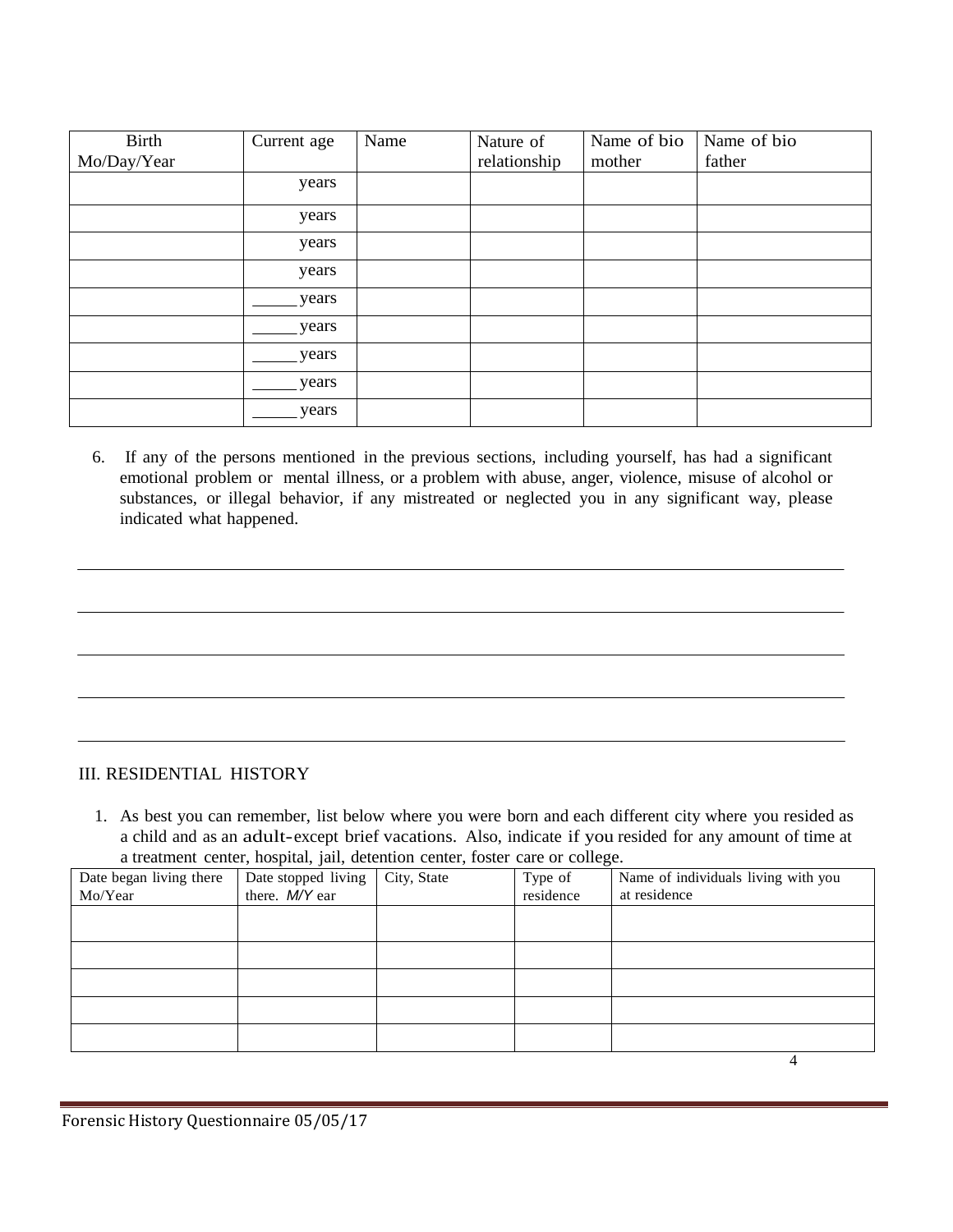## IV. EDUCATIONAL HISTORY

1. As best as you can remember, list where you attended each grade of primary school, elementary school, middle school, junior high school and high school. Note any period during which you were home schooled or tutored. Circle "Y" (yes) or "N" (no) if you were promoted or graduated, if you received any form of special education and if you ever dropped out or were ever suspended or expelled from any grade or school.

| Began attending | Stopped attending | Grade    | City/State | Name and type | Promoted/ | Special   | Dropped out/ |
|-----------------|-------------------|----------|------------|---------------|-----------|-----------|--------------|
| Mo/Year         | Mo/Year           | Attended |            | of school     | graduated | education | suspended    |
|                 |                   |          |            |               | Y/N       | Y/N       | Y/N          |
|                 |                   |          |            |               | Y/N       | Y/N       | Y/N          |
|                 |                   |          |            |               | Y/N       | Y/N       | Y/N          |
|                 |                   |          |            |               | Y/N       | Y/N       | Y/N          |
|                 |                   |          |            |               | Y/N       | Y/N       | Y/N          |
|                 |                   |          |            |               | Y/N       | Y/N       | Y/N          |
|                 |                   |          |            |               | Y/N       | Y/N       | Y/N          |
|                 |                   |          |            |               | Y/N       | Y/N       | Y/N          |
|                 |                   |          |            |               | Y/N       | Y/N       | Y/N          |
|                 |                   |          |            |               | Y/N       | Y/N       | Y/N          |
|                 |                   |          |            |               | Y/N       | Y/N       | Y/N          |
|                 |                   |          |            |               | Y/N       | Y/N       | Y/N          |

2. List each of the schools or courses of study that you have attended since leaving high school. Indicate the program or major area in which you concentrated, the degree(s) or certification(s) you earned, the last year or grade you attended, and if you ever dropped out or were ever suspended or expelled.

| Began attending | Stopped attending | Name and type of school | Area of study | Degree | Last grade | Dropped out/  |
|-----------------|-------------------|-------------------------|---------------|--------|------------|---------------|
| Mo/Year         | Mo/Year           |                         |               | earned | attended   | Suspended/exp |
|                 |                   |                         |               |        |            | Y/N           |
|                 |                   |                         |               |        |            | Y/N           |
|                 |                   |                         |               |        |            | Y/N           |
|                 |                   |                         |               |        |            | Y/N           |
|                 |                   |                         |               |        |            | Y/N           |

3. List your most significant childhood (under 18) and adult experiences in spiritual, philosophical, ethical or religious training. Provide full-time religious education in the questions above.

5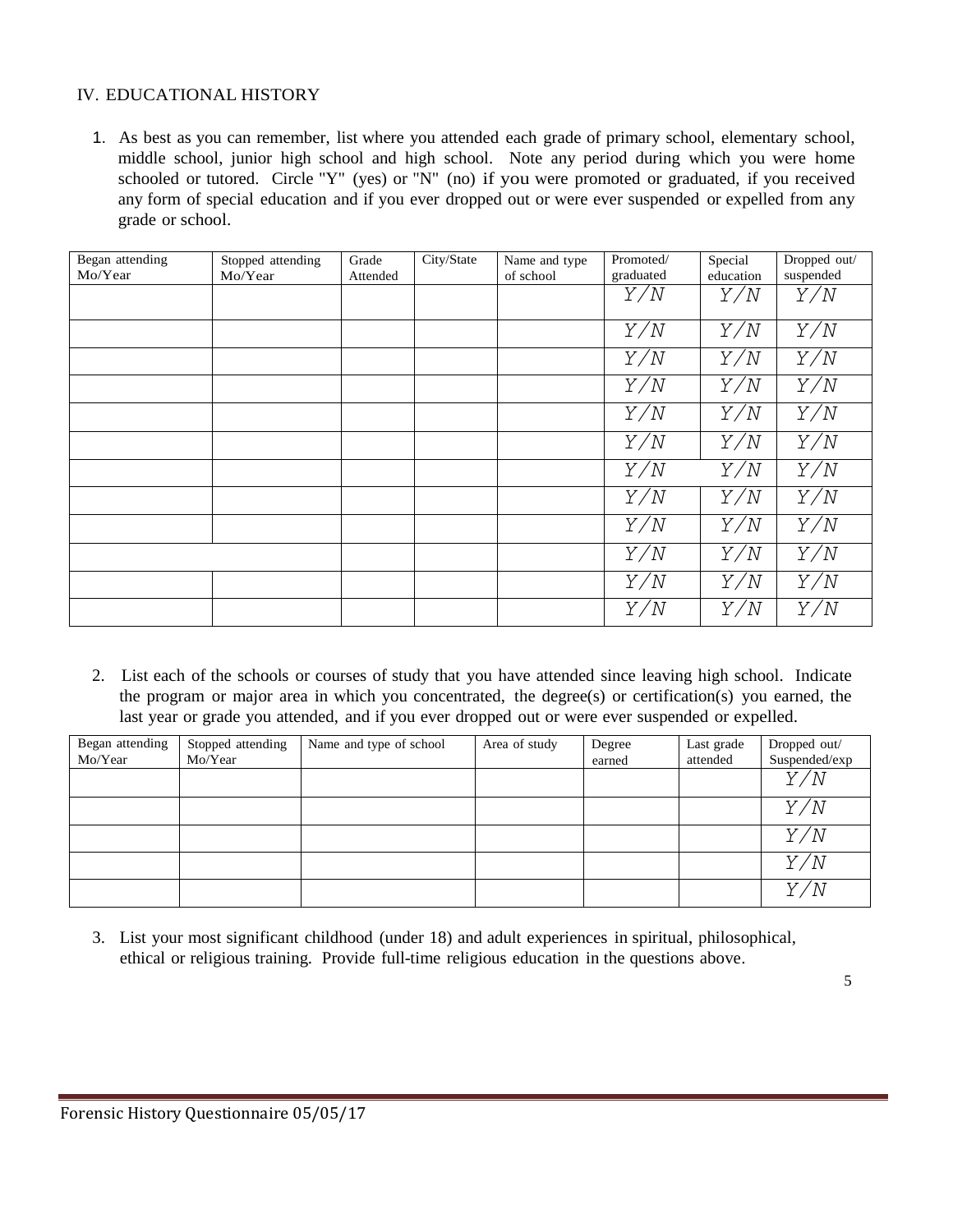| Approximate Nature of participation<br>Mo/Year |
|------------------------------------------------|
|                                                |
|                                                |
|                                                |
|                                                |
|                                                |
|                                                |
|                                                |
|                                                |
|                                                |

4. Indicate the way(s) in which racial, ethnic, religious, spiritual or cultural heritage have been important influences in your life and the ways in which they might be significant considerations in this examination.

# V. RECREATIONAL, HOBBY AND LEISURE ACTIVITIES

1. Describe your involvement as a child and as an adult in sports, recreation, hobbies, or other individual and group activities.

| Year started | Year stopped | Name/type of<br>activity | Description of<br>Participation | If level of participation has<br>changed, please explain |
|--------------|--------------|--------------------------|---------------------------------|----------------------------------------------------------|
|              |              |                          |                                 |                                                          |

## VI. EMPLOYMENT HISTORY

1. Describe the unpaid and paid chores, responsibilities and jobs that you had inside and outside of your family while you were growing up. Include any "allowance" that you received, "paid" chores, and paid and volunteer employment positions. Consider regular employment and jobs such as household chores, watching younger siblings, helping with family business, delivering newspapers, baby sitting, selling magazines, washing cars, or redeeming bottles.

2. Describe your work history for the last ten years in chronological order. Include your present position and any periods of being a homemaker, self-employed, or home schooled. List military service in the next section.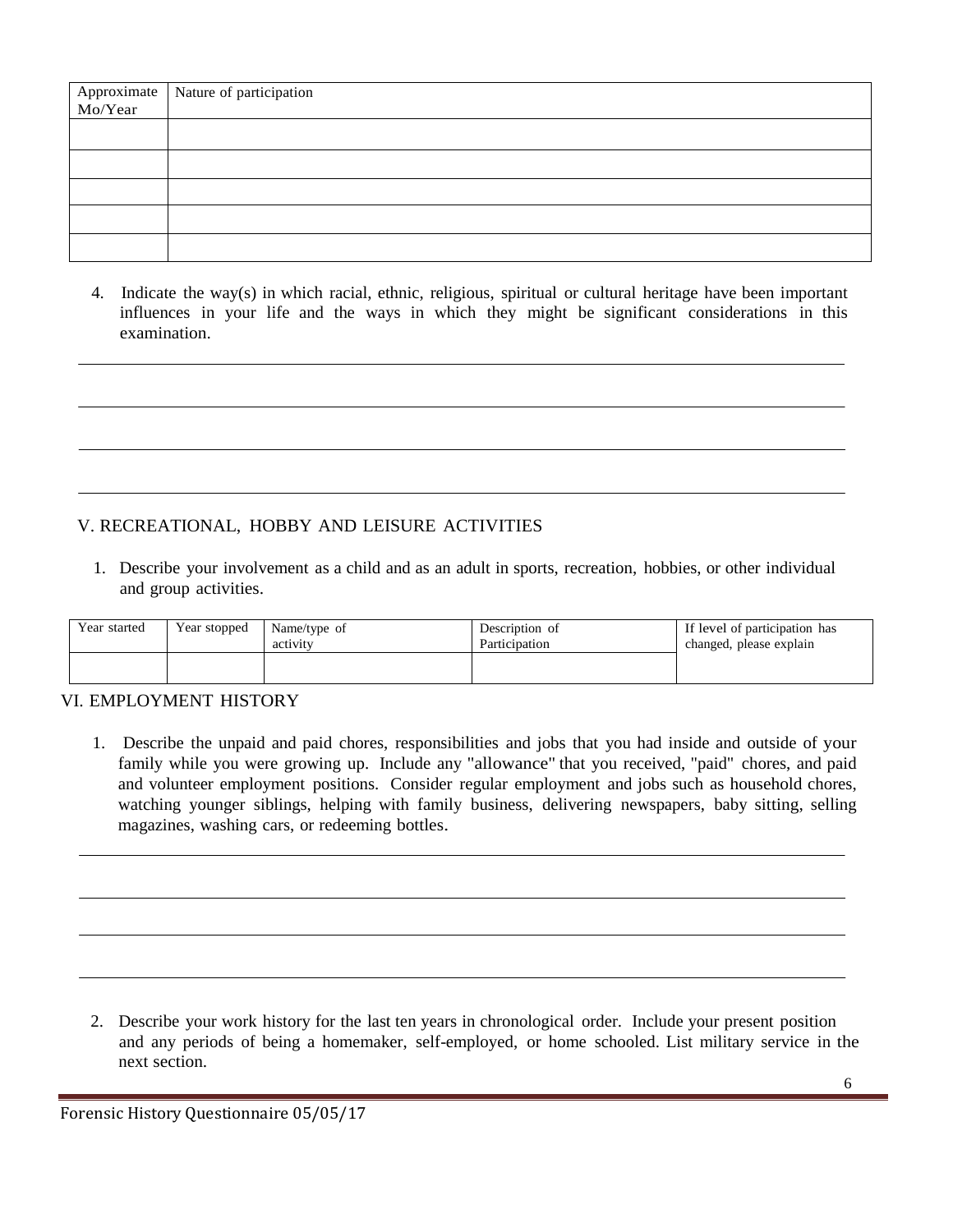| Started | Stopped | Hours/week Employer/position | Reason for leaving |
|---------|---------|------------------------------|--------------------|
| Mo/Year | Mo/Year |                              |                    |
|         |         |                              |                    |
|         |         |                              |                    |
|         |         |                              |                    |
|         |         |                              |                    |
|         |         |                              |                    |
|         |         |                              |                    |
|         |         |                              |                    |

3. Describe any periods of unemployment that were longer than 30 days and that did not occur because you were a student. Do not include being a homemaker or home-schooled as unemployed.

4. Describe any position at which you were promoted, given a merit raise, or had your scope of responsibility increased.

\_\_\_\_\_\_\_\_\_\_\_\_\_\_\_\_\_\_\_\_\_\_\_\_\_\_\_\_\_\_\_\_\_\_\_\_\_\_\_\_\_\_\_\_\_\_\_\_\_\_\_\_\_\_\_\_\_\_\_\_\_\_\_\_\_\_\_\_\_\_\_\_\_\_\_\_\_\_\_\_\_\_\_\_\_\_

\_\_\_\_\_\_\_\_\_\_\_\_\_\_\_\_\_\_\_\_\_\_\_\_\_\_\_\_\_\_\_\_\_\_\_\_\_\_\_\_\_\_\_\_\_\_\_\_\_\_\_\_\_\_\_\_\_\_\_\_\_\_\_\_\_\_\_\_\_\_\_\_\_\_\_\_\_\_\_\_\_\_\_\_\_\_

\_\_\_\_\_\_\_\_\_\_\_\_\_\_\_\_\_\_\_\_\_\_\_\_\_\_\_\_\_\_\_\_\_\_\_\_\_\_\_\_\_\_\_\_\_\_\_\_\_\_\_\_\_\_\_\_\_\_\_\_\_\_\_\_\_\_\_\_\_\_\_\_\_\_\_\_\_\_\_\_\_\_\_.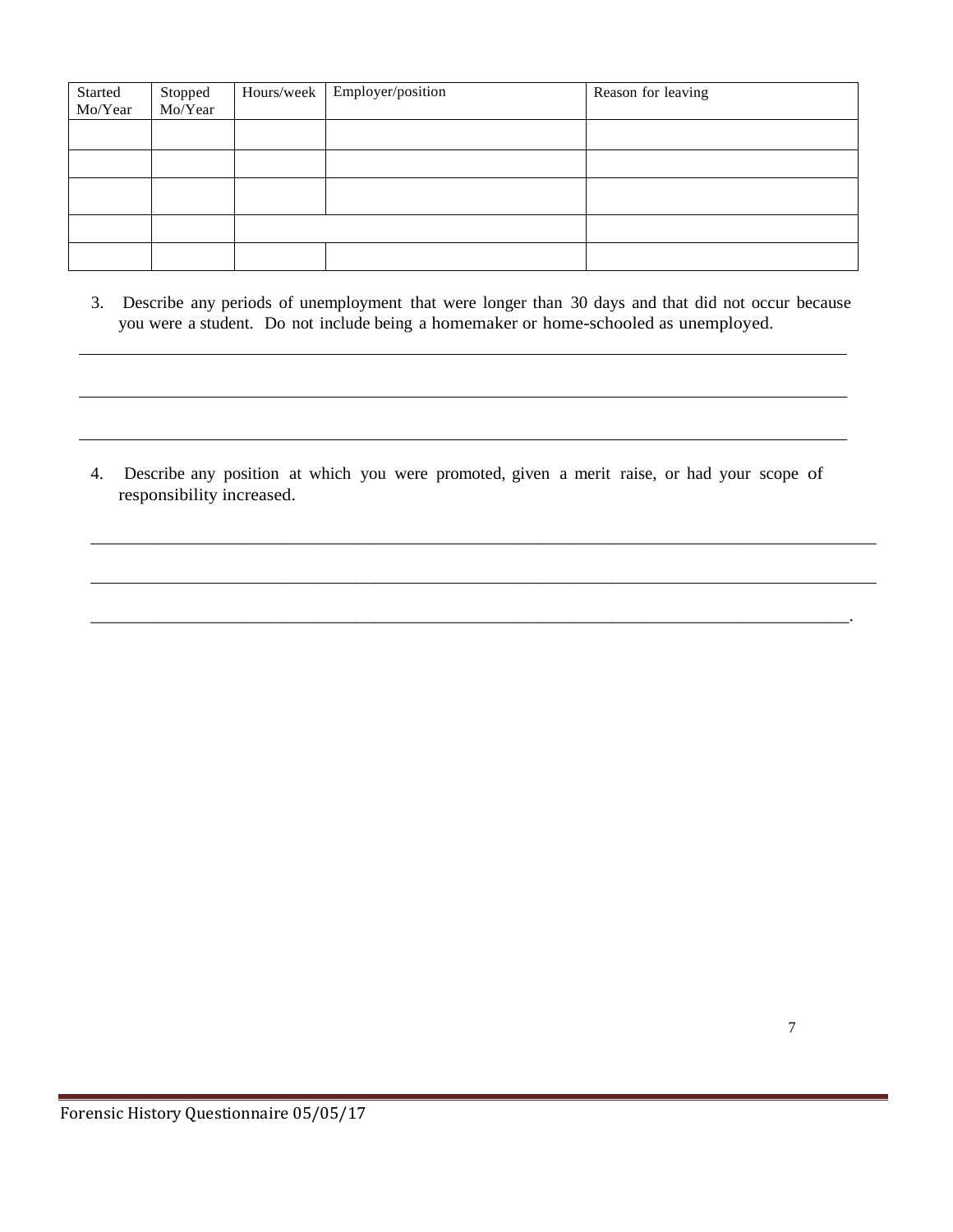5. Describe any position from which you were laid off, dismissed, fired, asked to resign, given a reduction in pay, had your scope of responsibility reduced, or not had your contract renewed.

6. Describe any position at which you had physical, medical, psychological or cognitive difficulties which reduced, impaired or interfered with your ability to perform your job functions.

7. Describe the work you have done for, and the donations you have made to, charitable and non-profit organizations.

## VII. MILITARY SERVICE

1. Describe your history of military service. Include in chronological order each rate and rank you held and include each geographical location in which you were stationed.

| Started at location<br>Mo/Year | Your age | Location of duty station | Service | Branch/rate/rank | Combat experience? |
|--------------------------------|----------|--------------------------|---------|------------------|--------------------|
|                                |          |                          |         |                  |                    |
|                                |          |                          |         |                  |                    |
|                                |          |                          |         |                  |                    |
|                                |          |                          |         |                  |                    |
|                                |          |                          |         |                  |                    |

#### VIII. LEGAL HISTORY

1. List any child, juvenile, divorce, parenting, paternity, family law or matrimonial law matter in which you have been involved in any way as a child or as an adult party, plaintiff, defendant, petitioner, respondent or witness. Include such matters as any legal separation, divorce, paternity, modification, child custody or visitation matter, juvenile court matter, dependency matter, termination of parental rights, or guardianship of any sort.

|             |                   |                        | $\cdot$              |
|-------------|-------------------|------------------------|----------------------|
| Mo/Year of  | of legal<br>l vpe | Other parties involved | of matter<br>Jutcome |
| each matter | matter            |                        |                      |
|             |                   |                        |                      |

8

Forensic History Questionnaire 05/05/17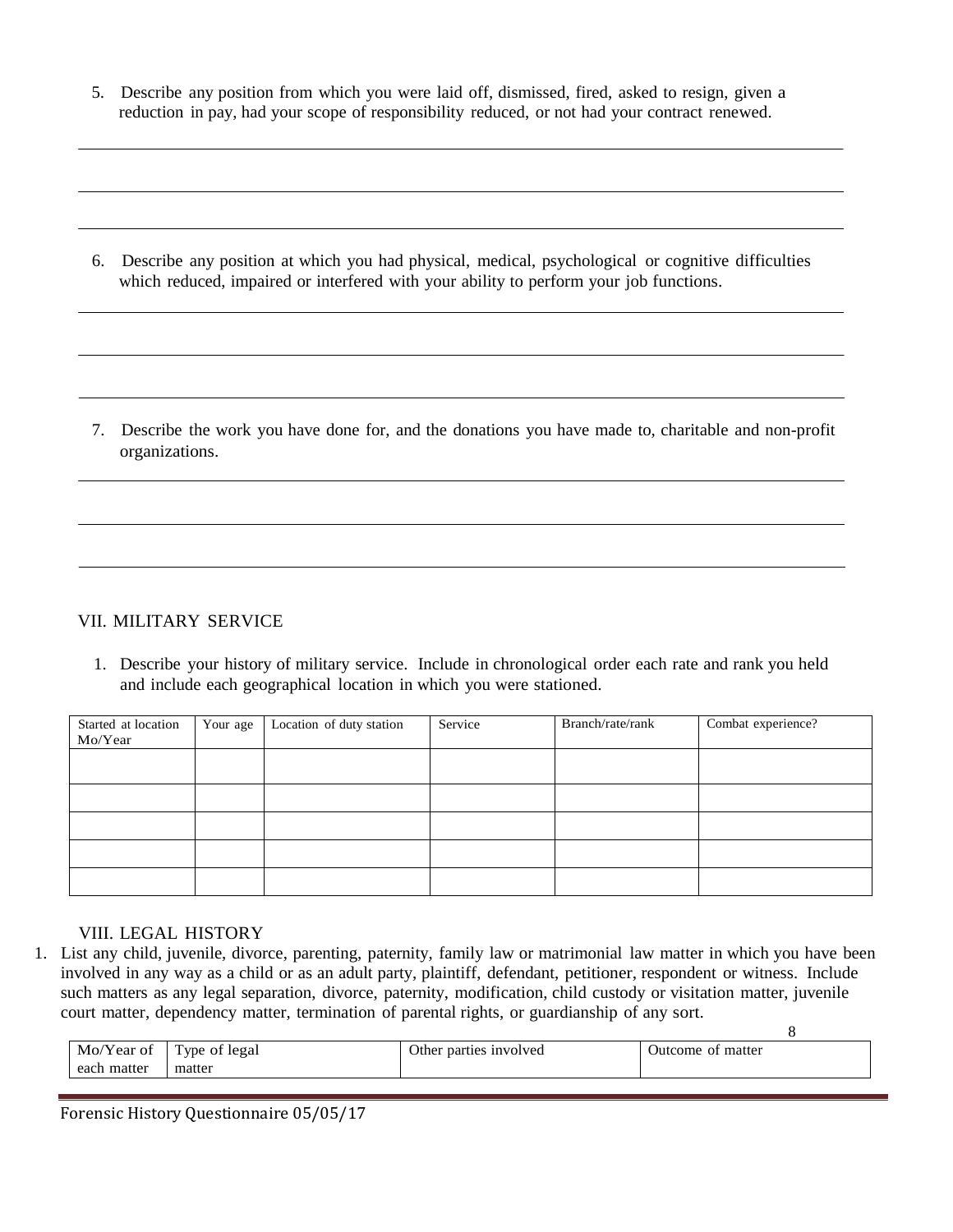2. List any employment or professional administrative matter, union grievance, agency or governmental action of which you have been subject. Include such matters as claims, hearings or meetings of the Equal Employment Opportunity Commission, Labor & Industries, Civil Service, Professional Licensing, Social Security, Unemployment Commission, Labor Union, Labor-Management Dispute Resolution, any type of claim, grievance, discipline cell, union, or other professional, ethical, or disciplinary complaint or hearing.

| Mo/Year of<br>each matter | Type of                      | Other parties involved | Outcome of matter |
|---------------------------|------------------------------|------------------------|-------------------|
|                           | legal//Administrative matter |                        |                   |
|                           |                              |                        |                   |
|                           |                              |                        |                   |
|                           |                              |                        |                   |
|                           |                              |                        |                   |
|                           |                              |                        |                   |

3. List any civil law or business law matter in which you have been involved in any capacity. Include such matters as personal injury claims, insurance claim, disability, defamation, breach of contract, and malpractice, and any other personal, financial, injury or personal or property-related torts or suits as a plaintiff, claimant, or defendant.

| Mo/Year of Type of legal<br>each matter matter | Other parties involved | Outcome of matter |
|------------------------------------------------|------------------------|-------------------|
|                                                |                        |                   |
|                                                |                        |                   |
|                                                |                        |                   |
|                                                |                        |                   |
|                                                |                        |                   |
|                                                |                        |                   |

4. List any misdemeanor or any criminal activity which you have ever been formally charged with or convicted of

| Mo/Year of Type of legal<br>each matter matter | Other parties involved | Outcome of matter |
|------------------------------------------------|------------------------|-------------------|
|                                                |                        |                   |
|                                                |                        |                   |
|                                                |                        |                   |
|                                                |                        |                   |
|                                                |                        |                   |
|                                                |                        |                   |
|                                                |                        |                   |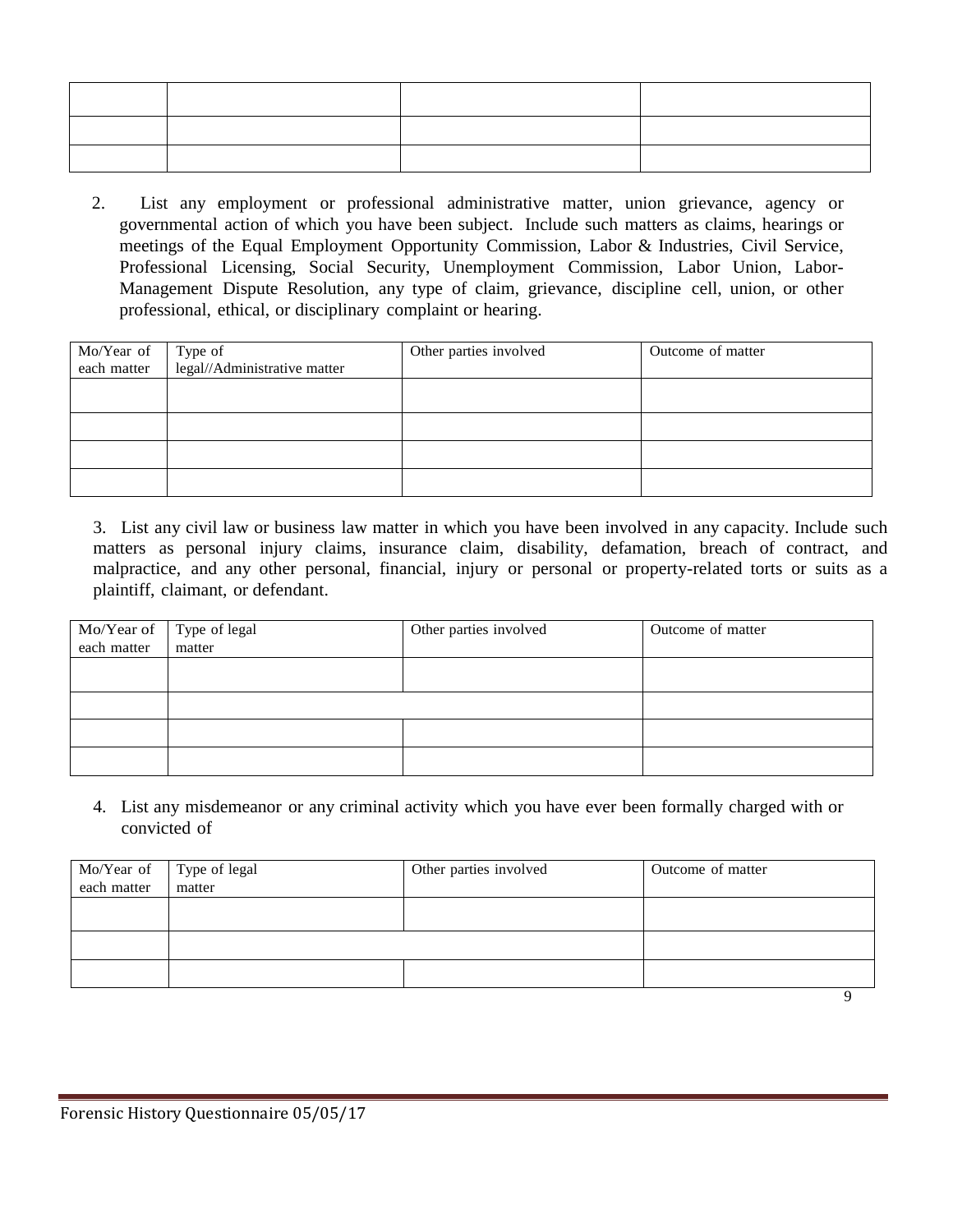- 5. I have, or someone else has on my behalf, posted a bond, paid damages, or paid compensation on my behalf...Y/N
- 6. I have been placed on probation or parole or house arrest or under someone's legal supervision or custody...Y/N
- 7. I have been placed in a detention center, halfway house, jail, prison or other correctional institution. Y/N

## IX. POTENTIAL HARM TO SELF OR OTHERS

When answering the questions below, please circle any parts of the question that may apply to you.

- 1. Has anyone ever expressed any concern to you or to others about your temper, anger or hostility? Y/N
- 2. Do you feel especially angry when disappointed, stressed, frustrated or unhappy? Y/N
- 3. Do you have any thoughts or any impulses toward cruel, violent, or abusive behavior? Y/N
- 4. Do you feel that you lack adequate strategies for reacting in ways other than with anger? Y/N
- 5. Have you ever been cruel, violent, or abusive towards a child, adult, pet or other animal? Y/N
- 6. Have you had any childhood experience with cruelty, violence, or abuse by anyone? Y/N
- 7. Do you feel or become angry when you use alcohol or drugs? Y/N
- 8. Have you ever taken any potentially harmful drugs, medications, chemicals or other substances? Y/N
- 9. Do you possess or have easy access to any potentially harmful drugs or other substances? Y *I* N
- 10. Do you own or have access to any weapon? Y/N
- 11. Have you ever used any weapon for any purpose? Y/N
- 12. Is there anything about your current situation that might influence you to harm or injure another person? Y/N
- 13. Have you ever had any impulse, thoughts, or plans to harm or injure someone else? Y/N
- 14. Have you ever harmed or injured someone else physically or with a weapon or instrument? Y/N
- 15. Is there anything about your current situation that might influence you to harm or injure yourself? Y/ N
- 16. Have you ever had any impulses, thoughts or plans to harm or injure yourself? Y/N
- 17. Have you ever intentionally harmed yourself? Y/N

#### X. ALCOHOL USE PATTERNS

- 1. If you have never tried any alcoholic beverages in your entire life, indicate your reason below and skip this section.
- 2. I first tasted or tried alcohol at age years
- 3. I last had alcohol on
- 4. I was last intoxicated
- 5. Each of the types of alcohol that I have consumed within the last 12 months, even occasionally are...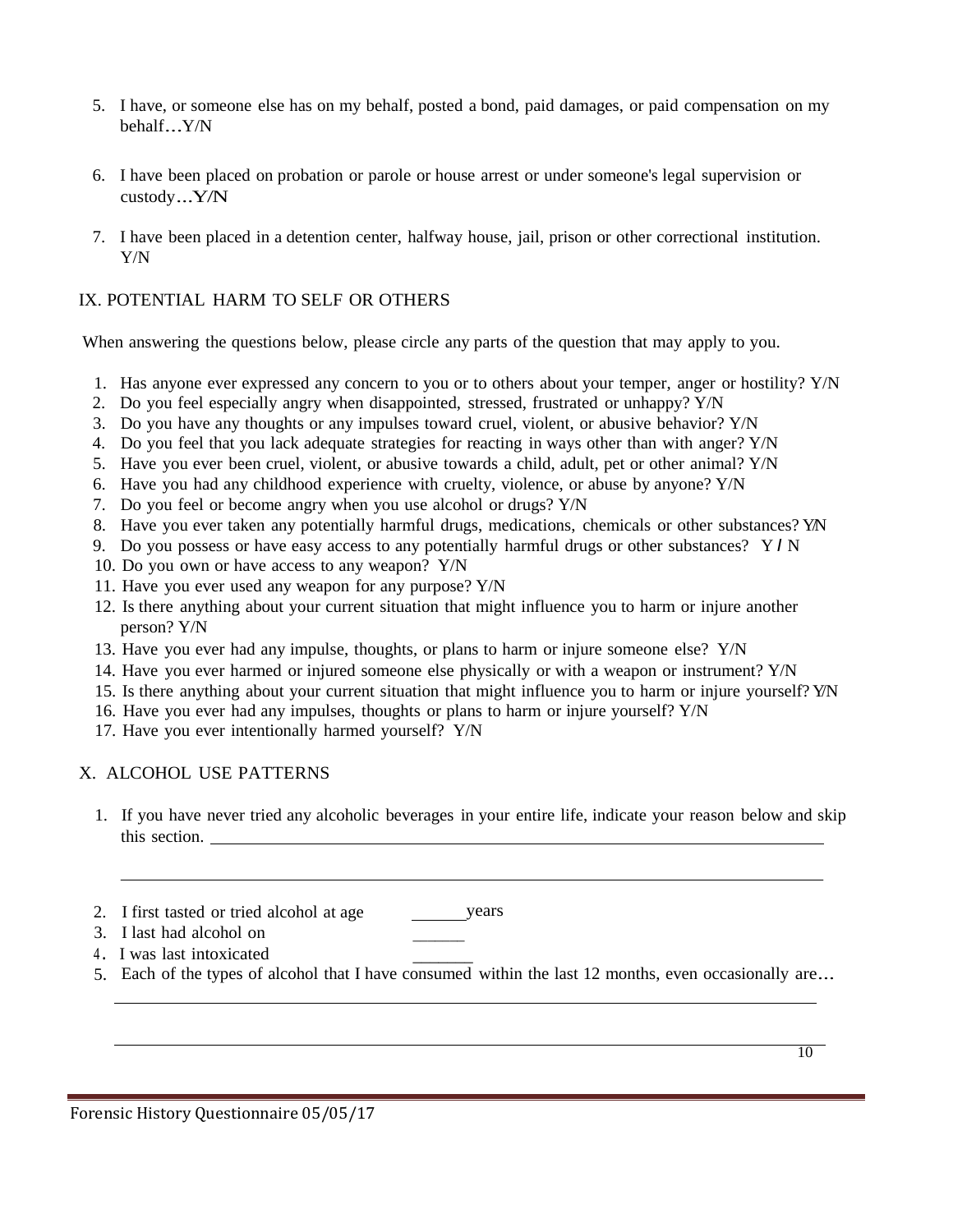- 6. The alcohol drink I consume the most is
- 7. At some time in my life,I have experienced missing school or work due to alcohol, delirium tremens (DT's), blackouts, or needing a drink in the morning? Y/N
- 8. My difficulties with alcohol can be described as: No problem \_\_\_\_mild/moderate problem \_\_\_\_serious/severe problem \_\_\_\_\_ disabling problem
- 9. The time in my life when I consumed the most alcohol was: years through vears
- 10. The type of alcohol that has presented the most serious problem for me is
- 11. Another person has expressed concern about my use of alcohol. Y/N

## XL SUBSTANCE USE PATTERNS

- 1. If you have never tried, experimented with, nor used any non-legal drugs, street drugs, recreational drugs or controlled substances, nor taken medication other than as prescribed for you by your physician, indicate your reason and skip this section.
- 2. I first tried a non-legal drug at age  $\qquad \qquad$
- 3. I last used any non-legal drug on\_\_\_\_\_\_\_\_\_\_\_\_\_\_\_
- 4. The type of non-legal drug that I have consumed the most is
- 5. The type of non-legal drug that has presented the most serious problem for me is \_
- 6. The problems I have ever had with non-legal drug use are (circle one)

| 1. No problem ever | 3. Moderate problem | 5. Severe problem |
|--------------------|---------------------|-------------------|
|                    |                     |                   |

- 2. Mild Problem 4. Serious problem 6. Disabling problem
- 7. The time in my life when I used the most non-legal drugs was (age)\_\_\_\_\_\_\_\_\_through age
- 8. Each of the types of non-legal drugs that I have consumed within the last 12 months, even occasionally are
- 9. The typical number of days per week that I have used any type of non-legal drug within the last 12 months is
- 10. Another person has expressed concern about my use of any drugs or medications. Y/N
- 11. I have used alcohol and drugs at the same time. Y/N
- 12. Please describe your use of drugs and other substances to include (1) age, (2) substance, (3) where (home, work, parties...), (4) when (days, weekends, holidays...), (5) how often and (6) how much.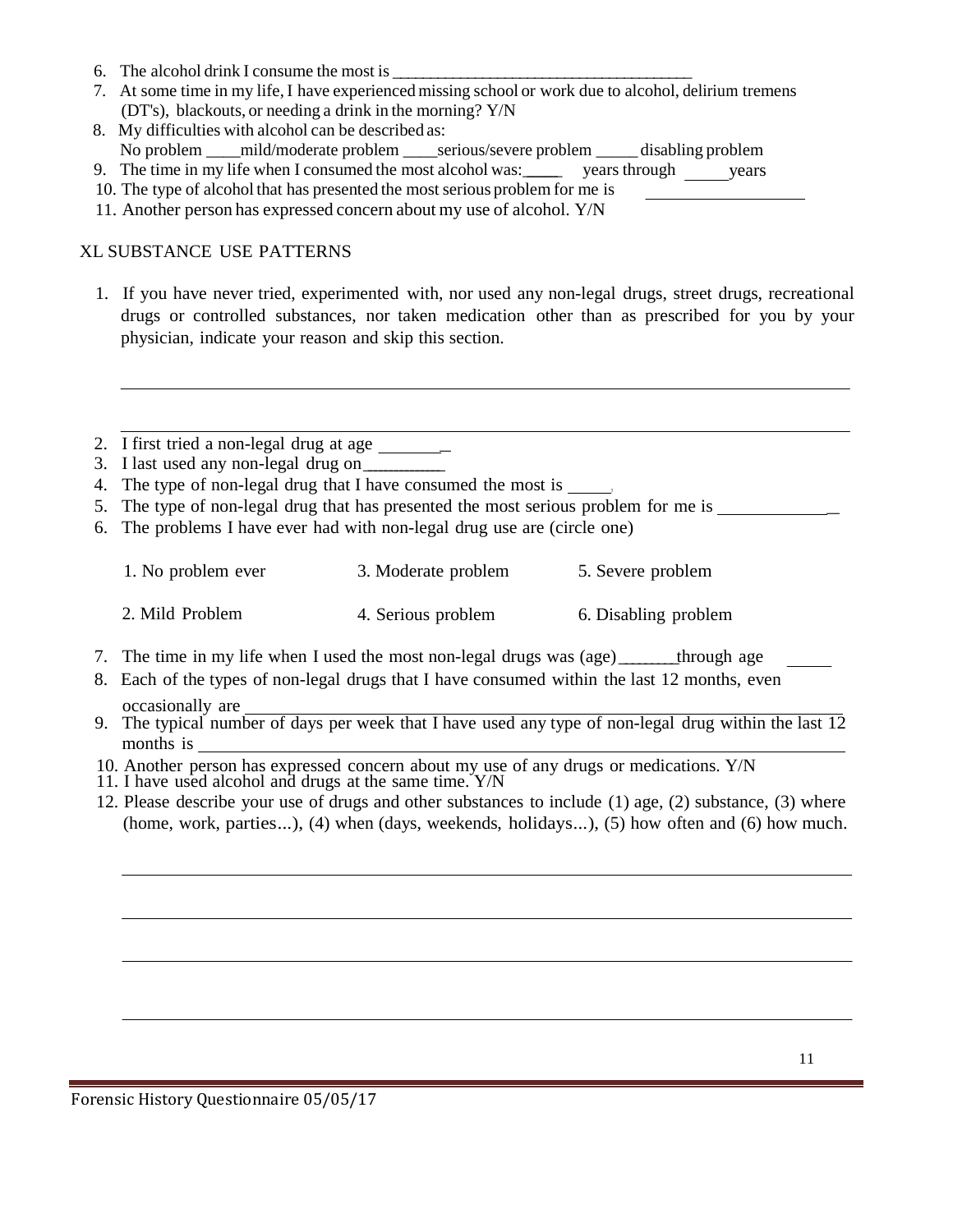## XII. HEALTH HISTORY

1. If you have ever had any significant disorder, illness, injury, trauma, accident, or health condition, or had significant medical, dental, or physical treatment, or been hospitalized for any physical, medical, substance use, or mental health reason, give approximate dates and the name of each care provider for each condition.

| Mo/Year of  | Type of disorder, illness or injury | Doctor or hospital | Medications prescribed |
|-------------|-------------------------------------|--------------------|------------------------|
| each matter | matter                              |                    |                        |
|             |                                     |                    |                        |
|             |                                     |                    |                        |
|             |                                     |                    |                        |
|             |                                     |                    |                        |
|             |                                     |                    |                        |

2. Indicate any treatment as a child or as an adult, individually or with others, with a school counselor, psychologist, social worker, minister, physician or psychiatrist. Include any type of therapist who provided individual, couples, family, group, inpatient or outpatient treatment of any sort, and any therapy for which you were prescribed medication for any psychological or medical condition such as sleeplessness, stress, anxiety, or depression.

| Starting | Ending  | Total# of | Name of counselor/therapist | Type of counseling (e.g. | Medications |
|----------|---------|-----------|-----------------------------|--------------------------|-------------|
| Mo/Year  | Mo/Year | Sessions  |                             | Individual, group,       |             |
|          |         |           |                             | pastoral)                |             |
|          |         |           |                             |                          |             |
|          |         |           |                             |                          |             |
|          |         |           |                             |                          |             |
|          |         |           |                             |                          |             |
|          |         |           |                             |                          |             |
|          |         |           |                             |                          |             |
|          |         |           |                             |                          |             |
|          |         |           |                             |                          |             |
|          |         |           |                             |                          |             |
|          |         |           |                             |                          |             |

3. If you have ever attended any parenting classes, anger management classes, marriage encounter seminars, A.A. or N.A. meetings, or other psychologically oriented meetings, information school, classes or seminars, give the name of each class, the approximate starting and ending date, and the total number of hours spent in classes or meetings.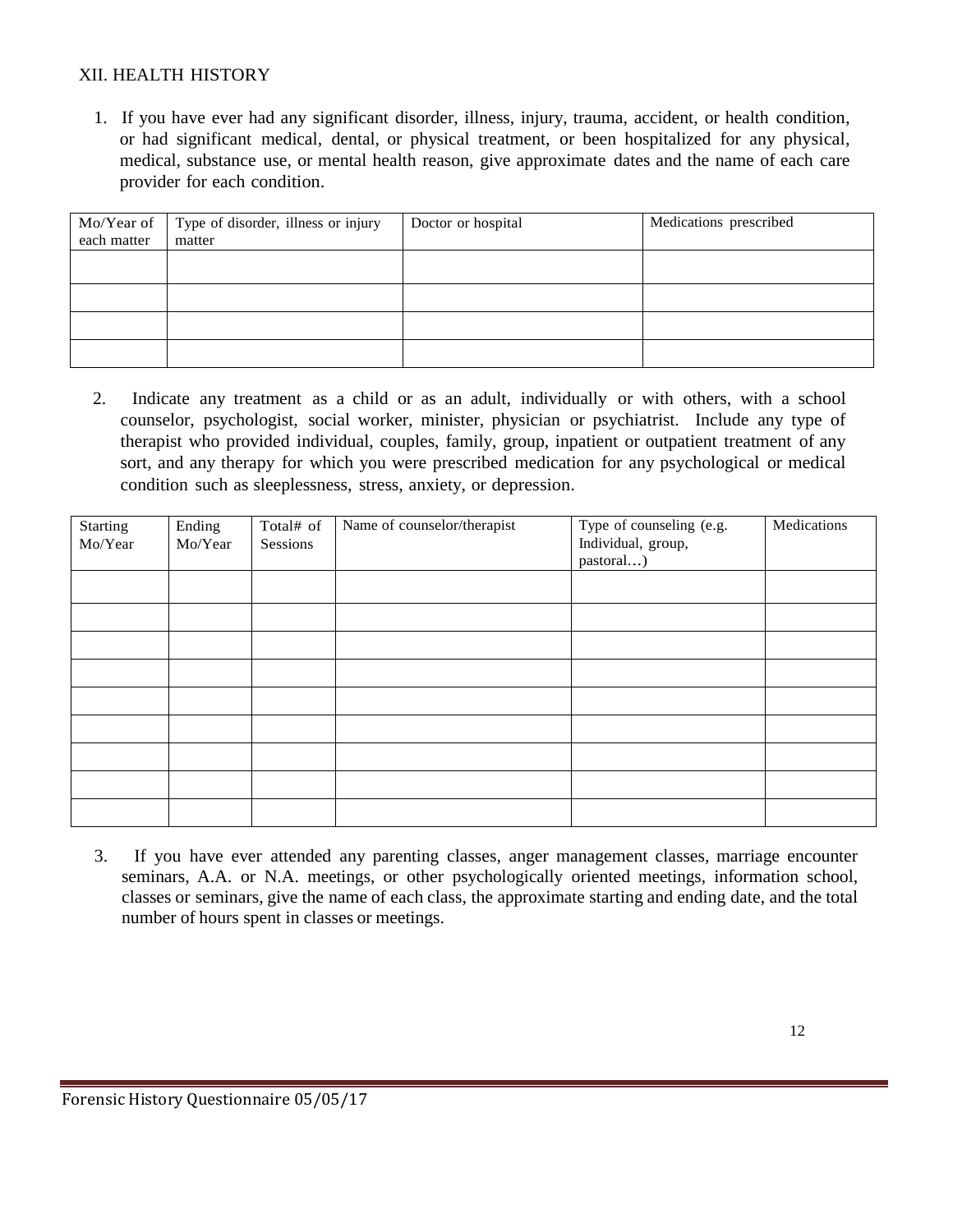| Mo/Year<br>Starting | Mo/Year<br>Ending | Name/type of group/class | Total number of<br>hours attended |
|---------------------|-------------------|--------------------------|-----------------------------------|
|                     |                   |                          |                                   |
|                     |                   |                          |                                   |
|                     |                   |                          |                                   |

#### XIII. OVERVIEW

Based on what you remember, or on what you have been told, check the words below that you feel best describe or characterize each of these eight time periods in your life. Feel free to add your own descriptors in the space in each box.

| Birth to 5  | Happy      | romantic   | optimistic | peaceful    | empty          | lonely    | chaotic     | awful     |
|-------------|------------|------------|------------|-------------|----------------|-----------|-------------|-----------|
|             | Productive | fulfilling | hopeful    | uneventful  | disillusioning | ill       | troubling   | traumatic |
|             | Satisfying | exciting   | lucky      | meaningless | challenging    | sad       | angry       | painful   |
|             | Learning   | creative   | playful    | boring      | stressful      | confusing | frightening | suicidal  |
| Ages 6-10   | Happy      | romantic   | optimistic | peaceful    | empty          | lonely    | chaotic     | awful     |
|             | Productive | fulfilling | hopeful    | uneventful  | disillusioning | ill       | troubling   | traumatic |
|             | Satisfying | exciting   | lucky      | meaningless | challenging    | sad       | angry       | painful   |
|             | Learning   | creative   | playful    | boring      | stressful      | confusing | frightening | suicidal  |
| Ages $11$ - | Happy      | romantic   | optimistic | peaceful    | empty          | lonely    | chaotic     | awful     |
| 13          | Productive | fulfilling | hopeful    | uneventful  | disillusioning | ill       | troubling   | traumatic |
|             | Satisfying | exciting   | lucky      | meaningless | challenging    | sad       | angry       | painful   |
|             | Learning   | creative   | playful    | boring      | stressful      | confusing | frightening | suicidal  |
| Ages 14-    | Happy      | romantic   | optimistic | peaceful    | empty          | lonely    | chaotic     | awful     |
| 17          | Productive | fulfilling | hopeful    | uneventful  | disillusioning | ill       | troubling   | traumatic |
|             | Satisfying | exciting   | lucky      | meaningless | challenging    | sad       | angry       | painful   |
|             | Learning   | creative   | playful    | boring      | stressful      | confusing | frightening | suicidal  |
| Ages 18-    | Happy      | romantic   | optimistic | peaceful    | empty          | lonely    | chaotic     | awful     |
| 21          | Productive | fulfilling | hopeful    | uneventful  | disillusioning | ill       | troubling   | traumatic |
|             | Satisfying | exciting   | lucky      | meaningless | challenging    | sad       | angry       | painful   |
|             | Learning   | creative   | playful    | boring      | stressful      | confusing | frightening | suicidal  |
| Ages 22-    | Happy      | romantic   | optimistic | peaceful    | empty          | lonely    | chaotic     | awful     |
| 29          | Productive | fulfilling | hopeful    | uneventful  | disillusioning | ill       | troubling   | traumatic |
|             | Satisfying | exciting   | lucky      | meaningless | challenging    | sad       | angry       | painful   |
|             | Learning   | creative   | playful    | boring      | stressful      | confusing | frightening | suicidal  |
| Ages $30-$  | Happy      | romantic   | optimistic | peaceful    | empty          | lonely    | chaotic     | awful     |
| 39          | Productive | fulfilling | hopeful    | uneventful  | disillusioning | ill       | troubling   | traumatic |
|             | Satisfying | exciting   | lucky      | meaningless | challenging    | sad       | angry       | painful   |
|             | Learning   | creative   | playful    | boring      | stressful      | confusing | frightening | suicidal  |
| Ages $40+$  | Happy      | romantic   | optimistic | peaceful    | empty          | lonely    | chaotic     | awful     |
|             | Productive | fulfilling | hopeful    | uneventful  | disillusioning | ill       | troubling   | traumatic |
|             | Satisfying | exciting   | lucky      | meaningless | challenging    | sad       | angry       | painful   |
|             | Learning   | creative   | playful    | boring      | stressful      | confusing | frightening | suicidal  |

# XIV. ADDITIONAL INFORMATION

1. Please list each additional significant pleasurable event in your life that might not be adequately reflected in your previous answers. Include approximate date of each. Consider events such as academic, athletic, or artistic events; being in love; an award or special recognition; purchase of property; or a proud moment with your family and friends. There is no need to repeat information already presented unless you wish to emphasize or clarify something.